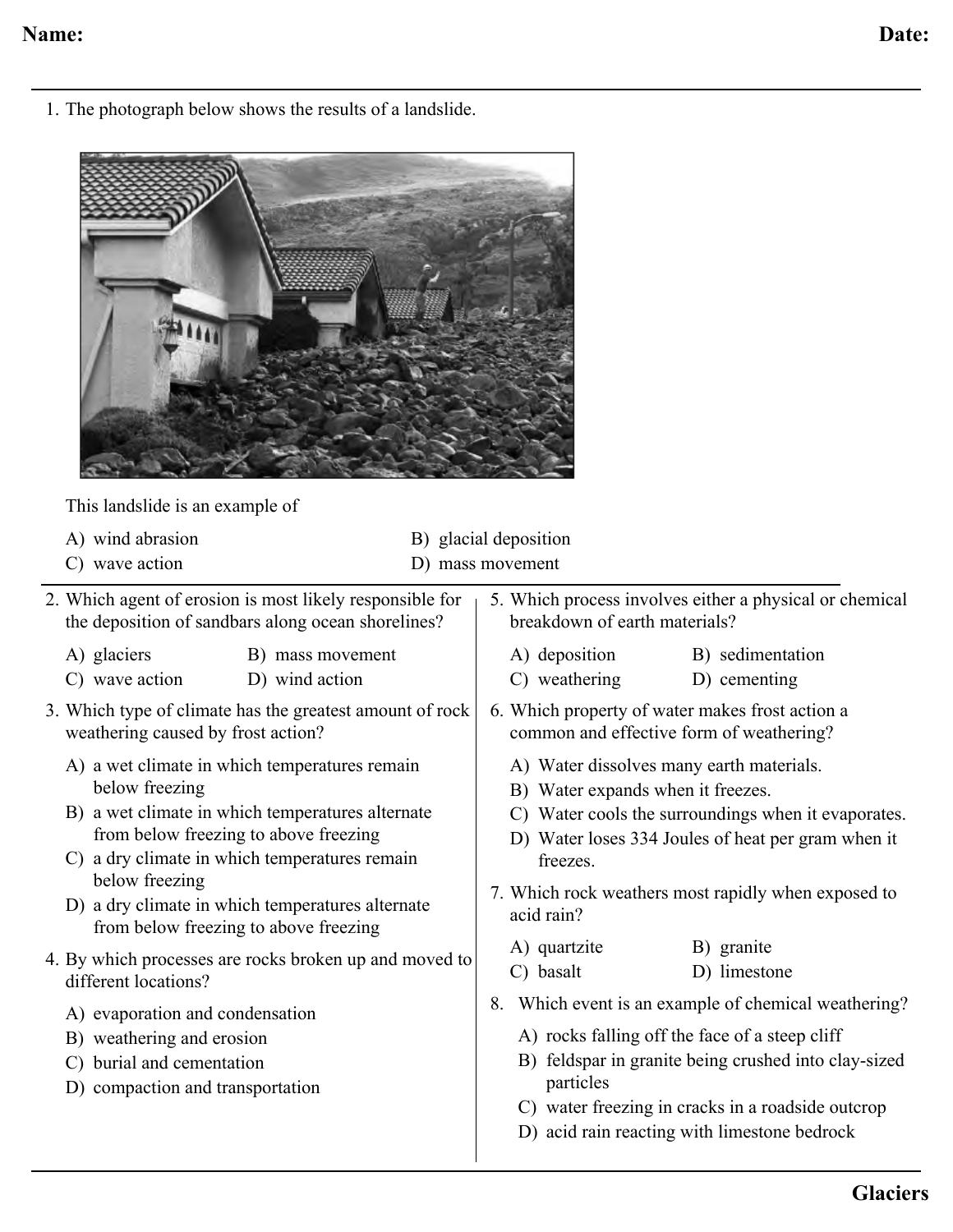9. The cross section below shows the movement of wind-driven sand particles that strike a partly exposed basalt cobble located at the surface of a windy desert.



Which cross section best represents the appearance of this cobble after many years of exposure to the wind-driven sand?



10. The block diagram below represents a landscape where caverns and sinkholes have gradually developed over a long period of time.



Why did these caverns and sinkholes form?

- A) The bedrock chemically reacted with acidic groundwater.
- B) This type of bedrock contained large amounts of oxygen and silicon.
- C) Glacial deposits altered the shape of the bedrock.
- D) Crustal uplift formed gaps in the bedrock.
- 11. Landscapes will undergo the most chemical weathering if the climate is
	- A) cool and dry B) cool and wet
	- C) warm and dry D) warm and wet
- 12. The cross section below represents an outcrop of sedimentary rock layers exposed on Earth's surface. Rock layers *A*, *B*, *C*, and *D* are labeled.



Which rock layer shows the greatest resistance to weathering and erosion?

A) *A* B) *B* C) *C* D) *D*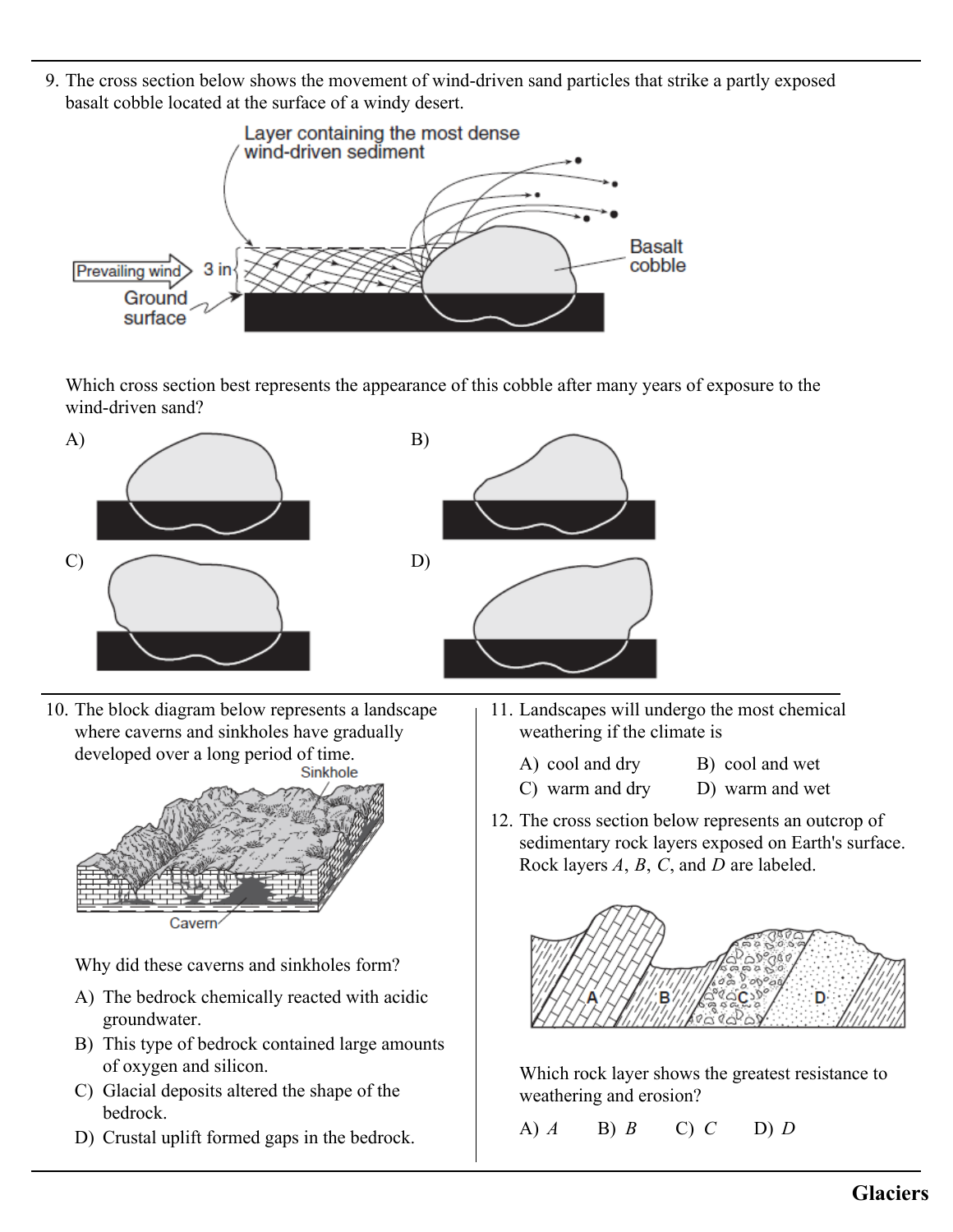13. The block diagram below shows a cross section of a landscape. Letters *A*, *B*, *C*, *D*, and *E* represen<sup>t</sup> different rock layers.



Which rock layers appear to be most resistant to weathering?

A) *A* and *B* B) *B* and *D* C) *C*, *D*, and *E* D) *A*, *C*, and *E*

14.The diagram below shows granite bedrock with cracks. Water has seeped into the cracks and frozen. The arrows represent the directions in which the cracks have widened due to weathering.



Which statement best describes the physical weathering shown by the diagram?

- A) Enlargement of the cracks occurs because water expands when it freezes.
- B) This type of weathering occurs only in bedrock composed of granite.
- C) The cracks become wider because of chemical reactions between water and the rock.
- D) This type of weathering is common in regions of primarily warm and humid climates.

15. The generalized cross section below shows the sedimentary rock layers at Niagara Falls in western New York State.



Which rock layer appears to be most resistant to weathering and erosion?

- A) Lockport dolostone
- B) Rochester shale
- C) Grimsby sandstone
- D) Queenston shale
- 16. As a particle of sediment in a stream breaks into several smaller pieces, the rate of weathering of the sediment will
	- A) decrease due to a decrease in surface area
	- B) decrease due to an increase in surface area
	- C) increase due to a decrease in surface area
	- D) increase due to an increase in surface area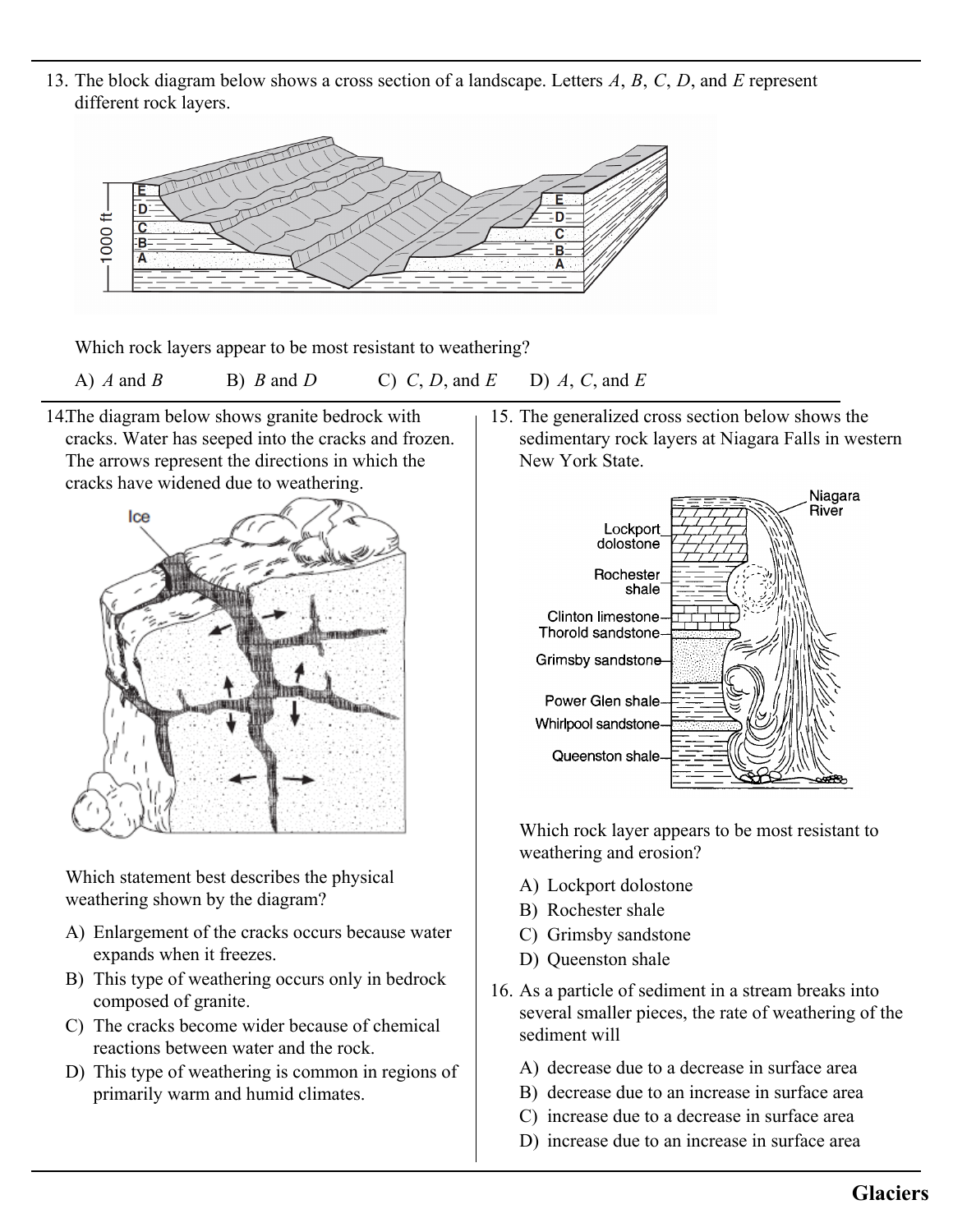17. Base your answer to the following question on the cross section below, which shows the bedrock of a portion of the Helderberg Escarpment, located in Thacher State Park near Albany, New York. The rock formations are identified by name.



What is the main factor that causes the bedrock to weather at different rates?

- A) elevation above sea level B) mineral composition
	-
- 
- 
- C) age of rock layers D) environment of formation
- 18. The four limestone samples illustrated below have the same composition, mass, and volume. Under the same climatic conditions, which sample will weather fastest?